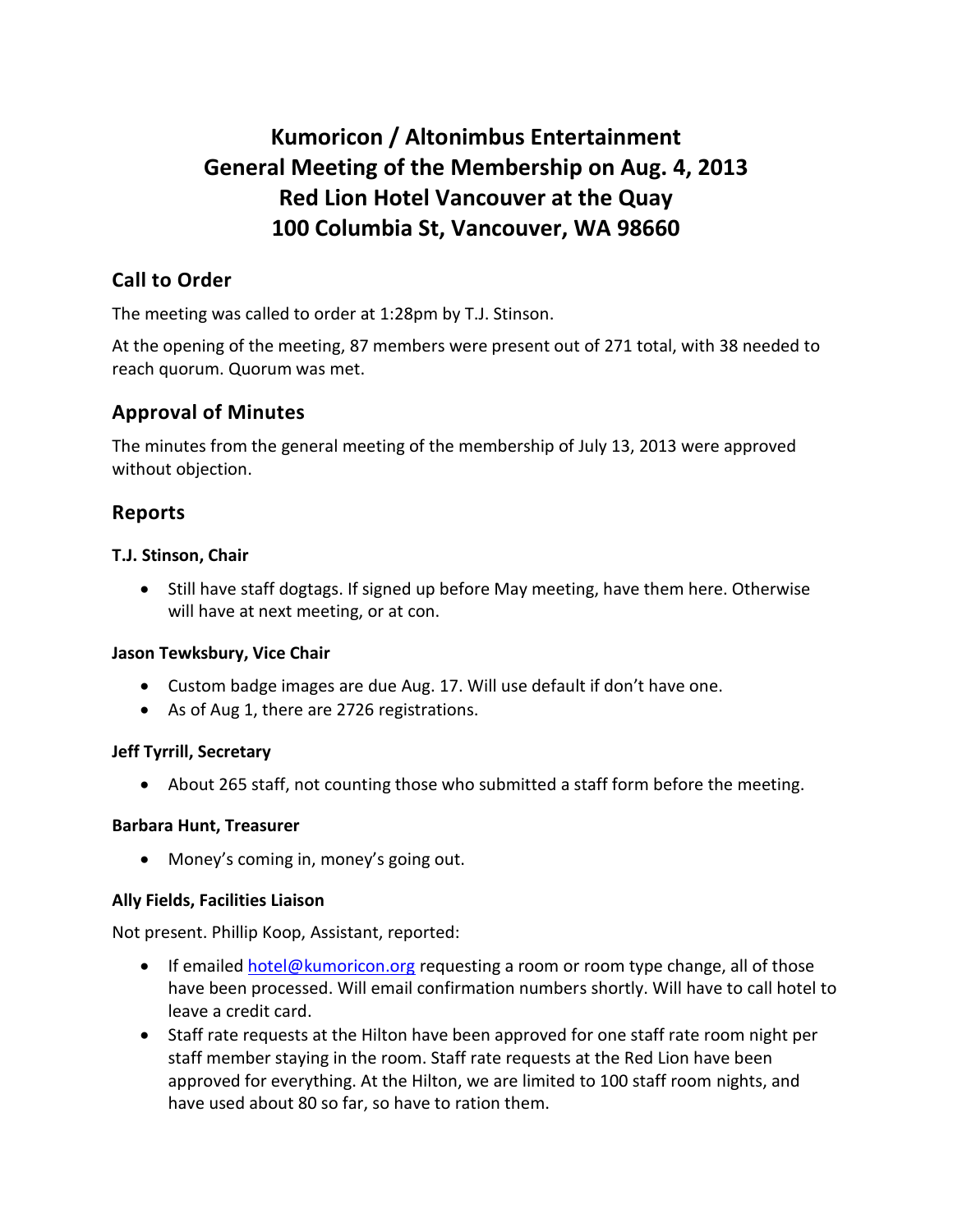- Working on parking options. We should have access to a couple more lots than in the past.
- Remaining staff rooms at the Hilton will be first-come, first-served.

#### **Wes Cox, Director of Operations**

- Operations meeting in the hall during breakouts.
- After Operations meeting, policies training by Ben Riker.

#### **Jaki Hunt, Director of Programming**

- Schedule has been sent out for review and approval. Nearly final.
- Still accepting applications for Cosplay Contest, Cosplay Chess, and Art Show.
- Guy Letourneau, AMV Coordinator, reported:
	- o Thank you to AMV judges.
	- o Received 113 entries.
	- o Categories and number of entries per category finalized for ballots.
	- $\circ$  Judges spent 9.5 hours: 8 hours winnowing down selections, and 1.5 hours to debate particular choices: Judges' Choice, Master of Technical Effects, and Honorary Mention. Judges also created a new category: Horror, picking four that would go into that category.
	- $\circ$  Will be filling Show and Pre-Show with some of the runner-ups, awarding 11 prizes, awarding the various judges' choices, and doing audience ballot for best of show.
	- o Playlist will be posted around Aug 17.

#### **Teph Williams, Director of Publicity**

- More technical difficulties for monthly meeting buttons. Don't have August meeting button, but at the next August meeting, both August meetings will be available. June buttons that weren't available before, are here today.
- Really needing Press Room Staff, and also Merchandise Booth Staff. Can do both or hybrids.
- On Facebook, if you've ever mentioned that you are a Kumoricon staff member online, then you are representing Kumoricon. Just keep in mind when posting. People don't always have the most updated information. If ever don't know information 100%, hold off on answering. It's ok to interact, but just keep in mind that you're representing the convention. Put your best foot forward.

### **Sarah Paige, Director of Relations**

- Announcing guest of honor Cassandra Morris. Voice of Ritsu in K-On!, prominent role in Nura: Rise of the Yokai Clan, and Leafa from Sword Art Online. All current guest info is on website.
- Artists Alley confirmations have been sent out to those who have been accepted, put on waitlist, or declined. If you haven't heard anything yet, email [artists@kumoricon.org.](mailto:artists@kumoricon.org)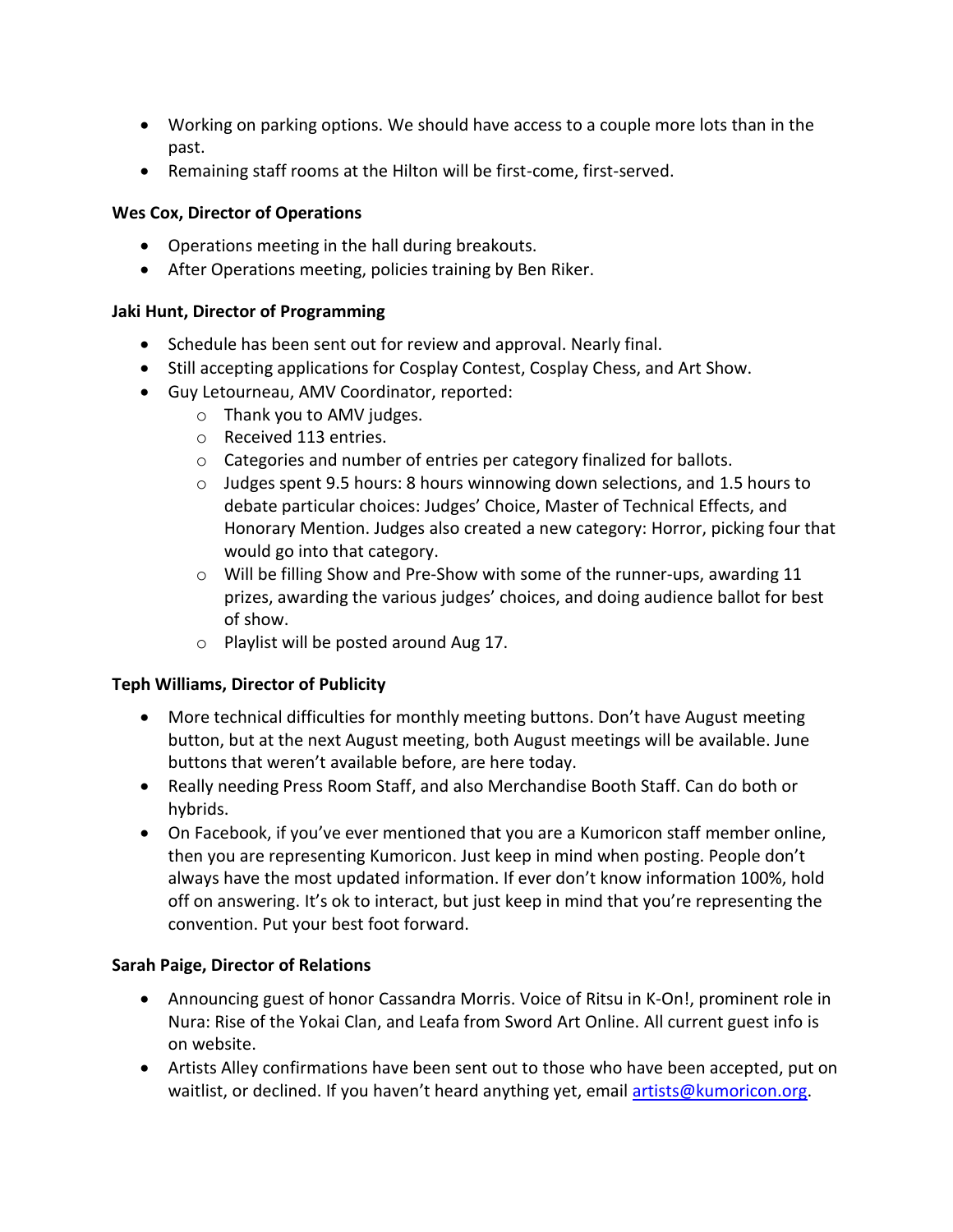- Exhibitors Hall contracts have been sent out. Still have a waitlist if want to be added.
- Still accepting Charity Auction Donations up until convention. Can make arrangements if you need something picked up.
- Sent teams to both Anime Expo and San Diego Comic-Con. Trips were absolutely, fantastically successful. Made new and re-established old industry contacts. Got swag and prize support. Have some goodies to give out, some of it not topical. Available at table during breakouts.

# **Unfinished Business**

No unfinished business.

### **New Business**

T.J. introduced the Bylaws Amendment as was previously sent to the members as notice (attached, below). T.J. stated that copies of the amendment text as well as marked-up changes are available up front to review. Creates Membership Directorate, and absorbs Facilities into Vice Chair to keep the nine-member board. T.J. reported that the board approved it unanimously. T.J. stated that this year, we moved Registration from Operations to Vice Chair as a test, and it's done very well, and flourished. Want to make it so that the people working Registration and MSO can vote on their director. Membership Directorate will be memberelected. Changes board composition to 5 voted by members and 4 by the board, to 6 and 3. As a result, change to the way that ties are dealt with in board election process.

Jeff stated that voting procedure will be hand vote, with a roll call vote to ensure an accurate vote if the hand vote looks close. Jeff clarified that only formal members of Altonimbus Entertainment can vote, though anyone may speak.

Jon B. participant asked what would be done by the Membership department. T.J. responded to say primarily Registration and Member Services, which handles staff badges and shirts. Member Services will also collect signatures to compare against proxy forms.

Aaron M. asked to clarify which are the current member-elected directors. T.J. responded stating Chair, Programming, Operations, Relations, and Publicity. Other four, Vice Chair, Facilities, Treasurer, and Secretary, are elected by the "small board". The elected five review candidates and ask questions about a week after elections, and elect the other four. What will change is that Facilities will be dissolved, and in its place, Membership will be created. Jeff clarified to state that Vice Chair is adding the previous duties of Facilities. T.J. stated that Vice has been a super staff position, and the individual holding office tends to pick up roles based on their expertise. Now, adding Facilities roles officially. Facilities duties will be the primary role, but Vice will do other things too. Intentionally ambiguous.

There were no more questions or comments. T.J. called for hand votes in favor of, and then against, the amendment. The amendment passed with a vast, overwhelming majority in favor, thereby becoming ratified.

T.J. ceremoniously announced that for the 2014 year, will have a Membership Director that will be elected at the Annual Meeting.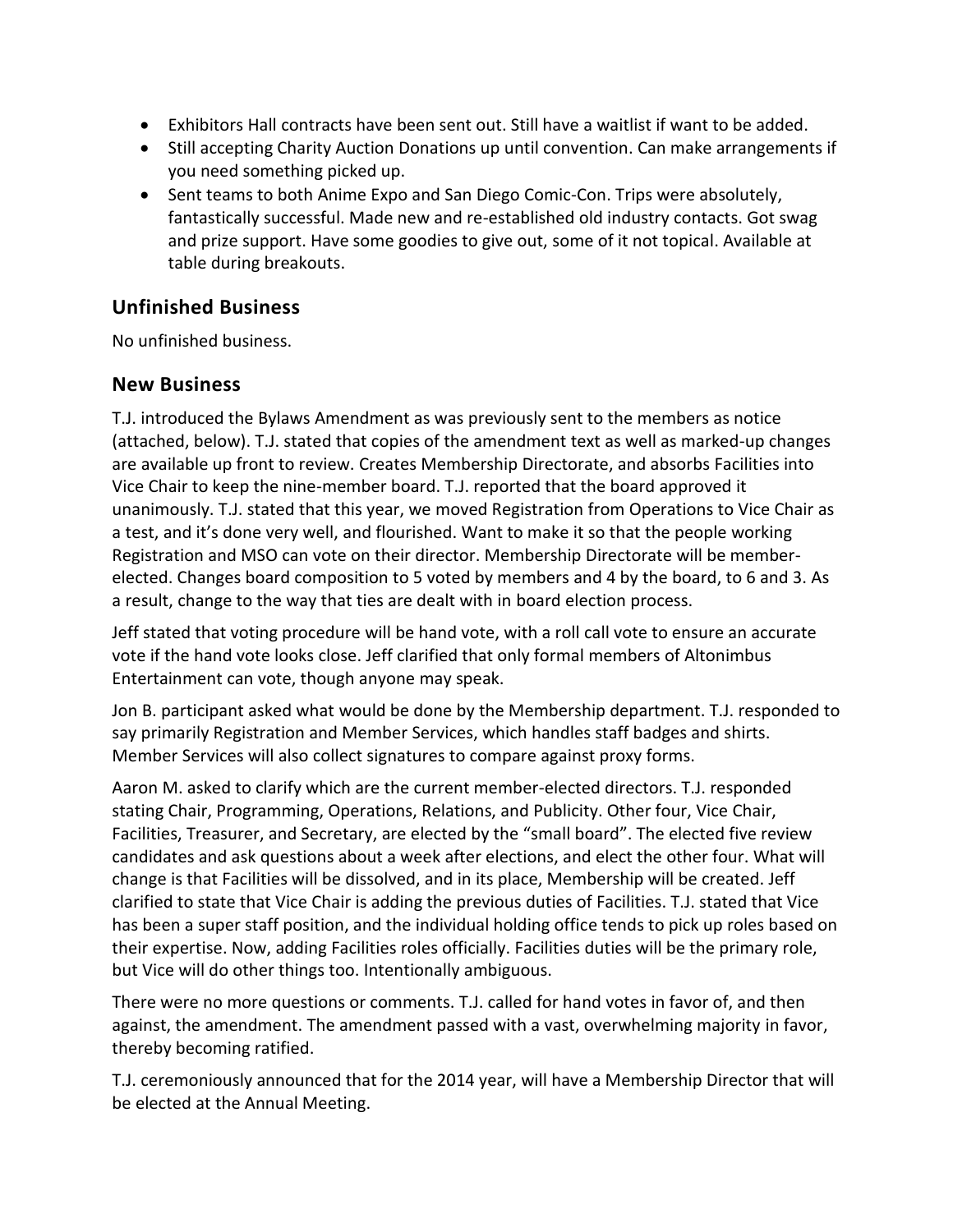# **Good of the Order**

John K asked that now that the bylaws amendment has been passed, is there work being done on the entire board being elected by the staff. T.J. responded that it's an ongoing discussion, and that we looked at what it means to be member elected or board elected, and that the amendment respected traditions, but was an expansion of member elections that made sense. T.J. stated that there is a strong movement to make the board entirely member-elected, but that at this point, there wasn't enough support for it at the board level; but that the discussion wasn't over, and that the amendment was moving in that direction.

A meeting participant said that during the Yojimbo training last meeting, for the topic of costume codes, the topic of swastikas came up for Hetalia cosplayers, and it had been stated that it is only allowed for Hetalia. She said that it makes her uneasy, because it's related to the Nazis, and she felt that it shouldn't be allowed.

Wes replied that each year, he and a small team reviews the current culture to see what is offensive and what's not, and that the line is drawn in a very gray area. Allowed for Hetalia because Hetalia is very prominent. However, if somebody is dressed like Hitler or an SS member, or displaying a swastika in a derogatory fashion, then we would require them to stop. If a complaint is made about a Hetalia cosplayer, will address it on a case-by-case basis.

Another meeting participant stated that the iron cross is not a Nazi symbol, and was in use much earlier. Other participants discussed the details of historical usage of certain symbols in more detail.

Wes continued to clarify that sometimes cosplayers are unaware, and staff members would deal with each situation on a case-by-case basis.

Aaron M. asked if there would be a Code Adam training as a result of there being many new staffers. T.J. stated that yes, at the Aug. 17 meeting.

T.J. announced that for the Aug. 17 general meeting, the start time is being pushed back to 2pm, and that there would be a meeting for Coordinators and up at noon. Both meetings are at the Hilton.

A meeting participant stated that the trash bins in the park next to the con were overflowing, and that we could inform the city so that they could place extra trash bins or do extra pickups. T.J. stated that Wes, Phillip, and himself had a meeting with the city, and that the city will have dedicated patrols to help the park service and will quadruple the number of trash bins. The convention will also be asking volunteers to go to the Operations Office to be assigned to park cleaning. The park is shared space and we can use it but need to take care of it.

A meeting participant asked if there were other events in the area at the same time. T.J. said that the farmers' market will be there Saturday and Sunday, and that Oxfest will be in the park on Monday.

A meeting participant asked if there was a masquerade ball. Jaki replied that the Kumori Ball is semi-formal, and a mask is allowed but not required, but that the dress code requires a certain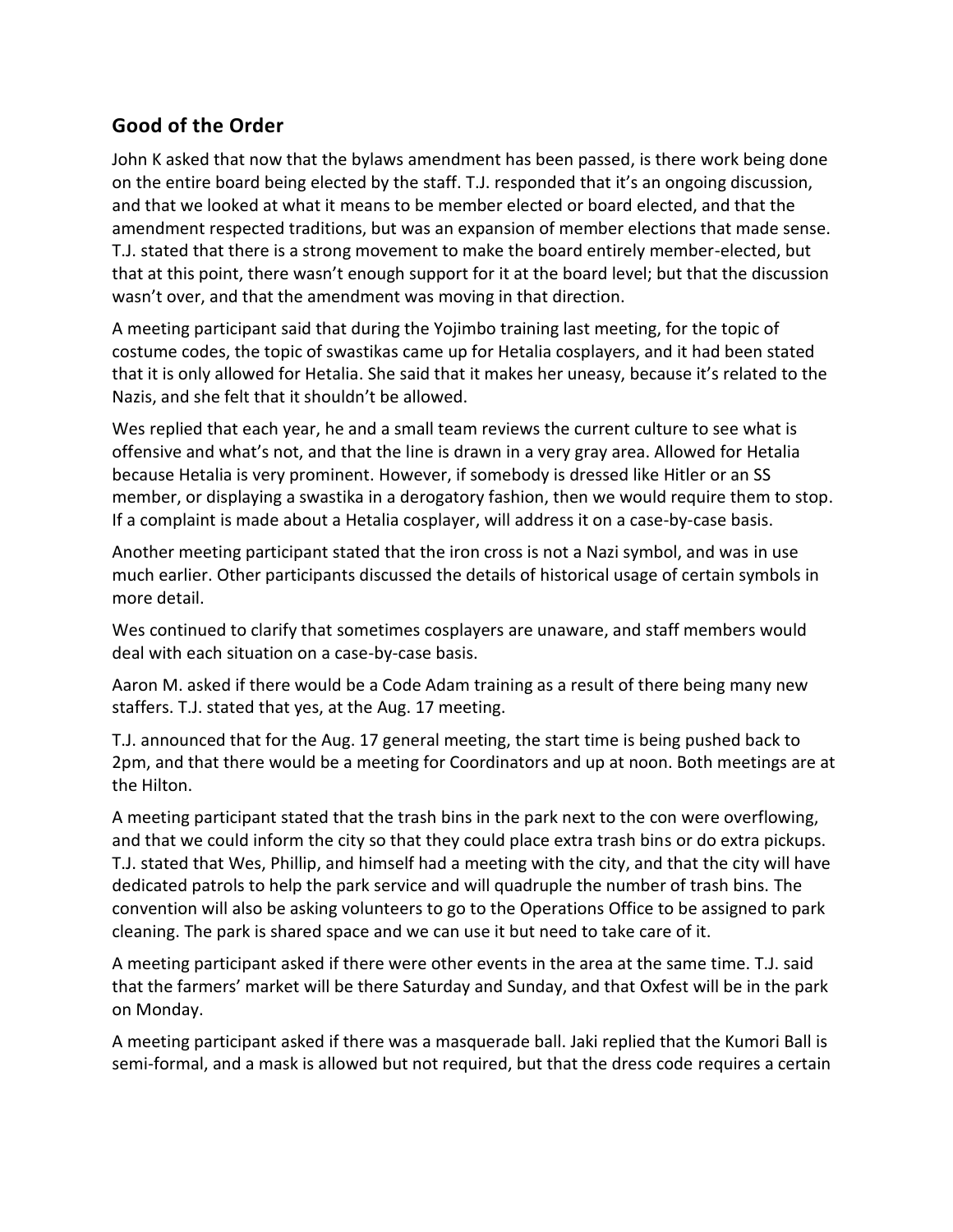standard of semi-formal. Tickets have been renamed Event Passes to avoid confusion—they are free. Kumori Ball will do dress code check when Event Passes are picked up.

# **Rant and Rave**

There were a couple of general raves about the staff.

# **Adjournment**

T.J. stated that there would be a new staff orientation in the hallway.

The meeting was adjourned at 2:02pm by T.J.

Respectfully submitted,

Jeff Tyrrill, Secretary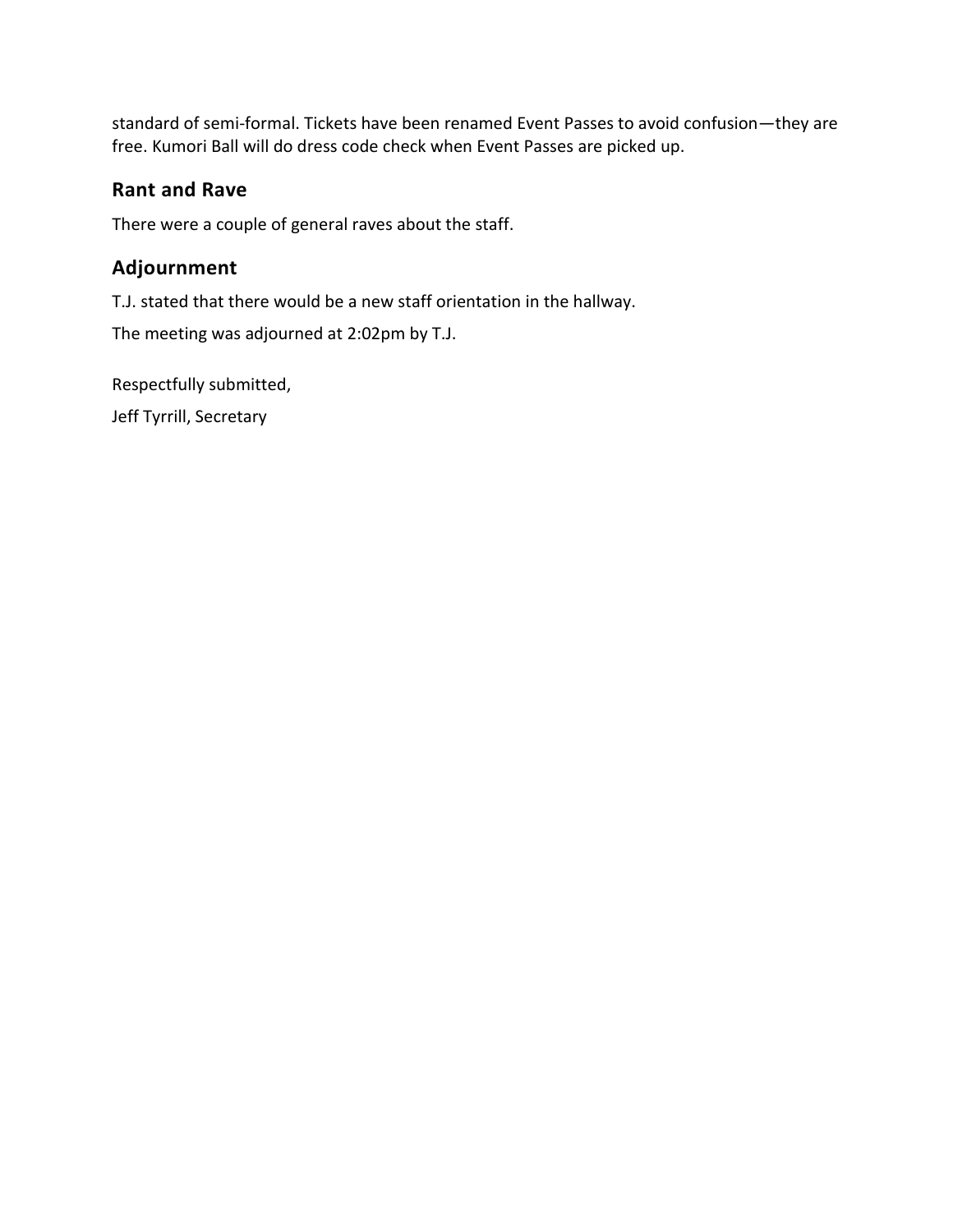# **Attachment**

In Paragraph 3.A.2, insert before the ending period ", except as modified by the tiebreaking power of the President only as described in Subparagraph 7.E.2.a".

In Paragraph 4.A.1, insert "and " before "Secretary" and strike ", and Facilities Liaison".

In Section 4.F, move Paragraphs 1 to 3 after Paragraph 4.C.3, renumber them as 4 to 6, change the period in Paragraph 4.C.3 to a semicolon, renumber the Paragraph references to 4.F.1 as 4.C.4, strike Section 4.F, and renumber Section 4.G to 4.F.

In Paragraph 4.D.2, strike "all " and insert " as necessary or desirable" after "correspondence".

In Section 6.B, insert "Director of Membership, " before "Director of Operations".

In Paragraph 7.B.1, insert "Director of Membership, " before "Director of Operations".

In Paragraph 7.B.2, insert "and " before Treasurer and strike "and Facilities Liaison ".

In Subparagraphs 7.C.6.a and 7.C.6.b, strike "Article 9" and replace with "Article 10" as a fix for typographical errors.

Insert a new Subparagraph 7.E.2.a with text "Only in an election for a Board-Elected position, if the number voting in favor of a particular candidate is equal to the number voting against that candidate or for a different candidate, not counting abstentions, and if all Board Members eligible to vote to elect a Board-Elected Position are present for the vote (regardless if any are abstaining from voting), and if the President is voting in favor of that candidate, then the President may exercise a tiebreaker option to cause that candidate to be elected as if he or she had received a majority vote, provided that the President announces his or her intent to use the tiebreaker option and no Board Member immediately thereafter expresses a wish to change his or her vote, or change whether he or she is voting or abstaining."

In Paragraph 8.B.3, strike "shall have intervened" and replace with "occurs".

In Paragraph 10.A.9, capitalize the first letter of "board" as a fix for a typographical error.

In Paragraph 10.C.2, strike "or of the Founding Directors ".

Insert a new Paragraph 10.C.3 with text "The Board must inform all Members of the text and passing date of any successful amendment to these bylaws no later than 10 days after such amendment is passed, except for an amendment for which passage is authorized by Section 2.B or Paragraph 5.D.6."

Insert a new Article at the end of the bylaws with text:

### **Article of Amendment to Change Board Composition**

1. These bylaws were amended on <date this amendment is passed> to effectuate a change in the composition of the Board, and to change other matters, to take effect at such times as specified herein.

2. Matters which have not yet taken effect shall be governed by those relevant provisions in the bylaws in effect immediately prior to this amendment, and Altonimbus Entertainment shall continue to publish such version of the bylaws for such reference, at least until all matters of